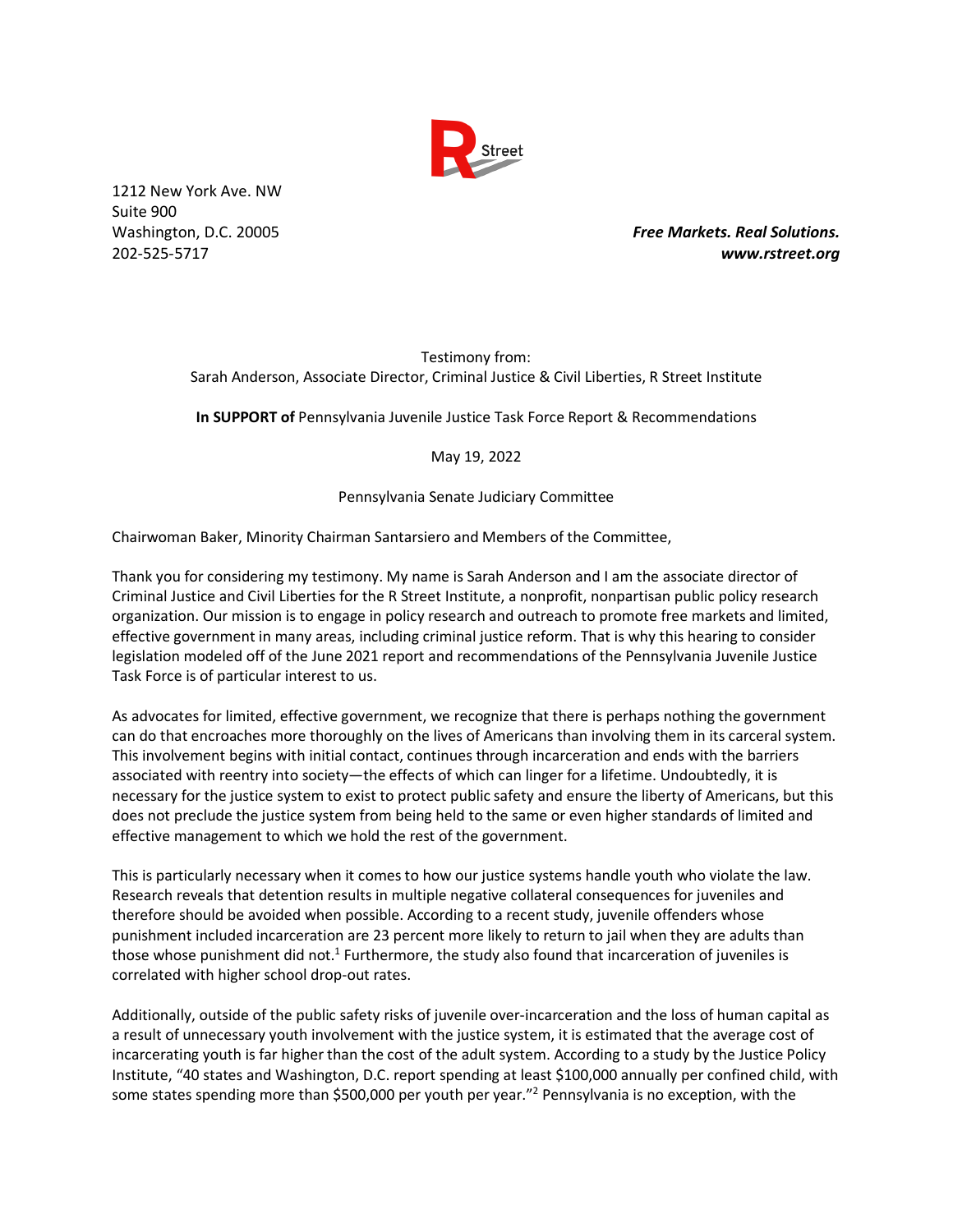Pennsylvania Juvenile Justice Task Force finding that "[t]he average cost per youth per year is \$192,720 for state-run residential facilities and \$107,468 for privately-run residential facilities, up 54 percent since [Fiscal Year 2015]."<sup>3</sup> These dollars could be far better used either back in the wallets of taxpayers or smartly reinvested in a justice system that is truly recidivism-reducing and rehabilitation-oriented, not the opposite.

Understanding when it is absolutely necessary to incarcerate juveniles, and in turn how to most productively and effectively rehabilitate juvenile offenders to improve behavior and discourage recidivism, is critical to the long-term success of our country and the safety of our communities. The Pennsylvania Juvenile Justice Task Force sought to uncover the specifics of the juvenile justice system in the commonwealth, and issued recommendations to accomplish the aforementioned goals. By and large, its 35 recommendations would reduce youth recidivism, save taxpayer dollars and ensure due process and liberty for youth in Pennsylvania.

We applaud the Senate Judiciary Committee, particularly the primary sponsors of the legislation being considered today and those of any legislation that may be considered in the future, for taking many of these recommendations and turning them into policy which has the potential to save more than \$81 million taxpayer dollars over five years. Additionally, while cost savings are important to sound governing, these recommendations would also improve public safety, which is the ultimate goal of the justice system.

Please find below a non-comprehensive list of suggested reforms likely to be considered today or at a future date that the R Street Institute finds most necessary to ensure the juvenile justice system works for all Pennsylvanians—juveniles, adults, law-abiding citizens and offenders alike:

- Shorten the waiting period for the expungement of certain offenses
- Employ diversion for misdemeanors and certain felonies
- Expand services and other alternatives-to-arrest
- Eliminate most fines and fees in the system
- Implement stronger data collection and reporting requirements
- Eliminate direct file and limit transfer from juvenile court to adult court
- Raise the minimum age of court jurisdiction
- Strengthen education and programming in placement
- Expand alternatives to out-of-home placement
- Ensure appropriate funding for defense services and access to counsel
- Limit the use of pre-adjudication detention
- Reserve out-of-home placement for public safety threats
- Limit the length of out-of-home placement as informed by research
- Draw on criminogenic risk and needs in developing conditions for supervision
- Create a standardized statewide expungement process
- Increase oversight and accountability
- Prohibit harmful physical practices in facilities

For all of the reasons articulated herein, we encourage the committee to consider as many of the above recommendations as swiftly as possible, creating a brighter future for Pennsylvania's youth.

Thank you for your time,

Sarah Anderson Associate Director, Criminal Justice and Civil Liberties R Street Institute 703-939-7047 sanderson@rstreet.org